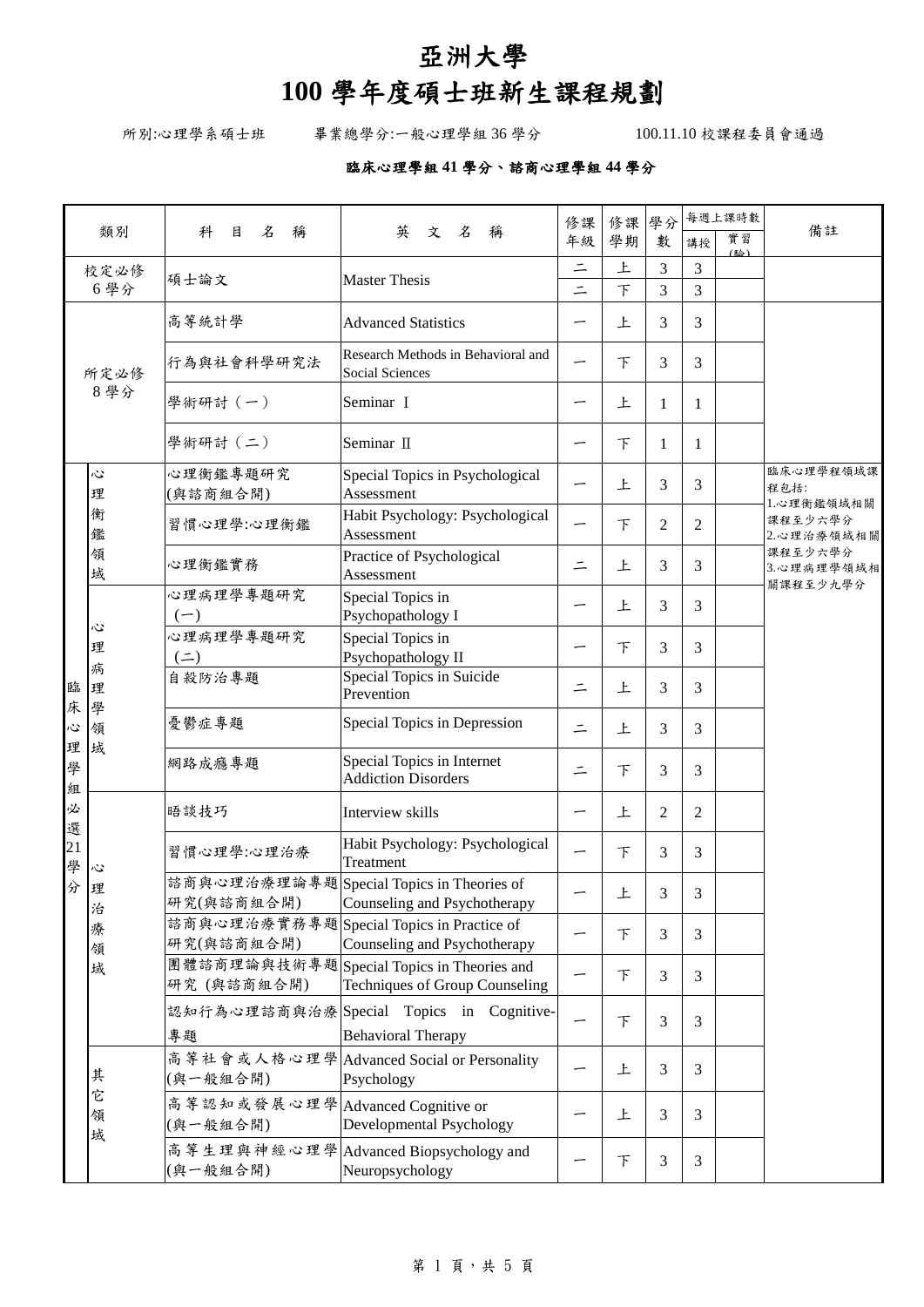|                                | 類別                    | 名<br>稱<br>科<br>目                             | 英<br>名<br>稱<br>文                                                            | 修課<br>年級 | 修課<br>學期                 | 學分<br>數        | 講授             | 每週上課時數<br>實習<br>(睑) | 備註                                               |
|--------------------------------|-----------------------|----------------------------------------------|-----------------------------------------------------------------------------|----------|--------------------------|----------------|----------------|---------------------|--------------------------------------------------|
|                                |                       | 高等心理藥物學<br>(與一般組合開                           | Advanced Psychopharmacology                                                 | $\equiv$ | 下                        | 3              | 3              |                     |                                                  |
|                                | 諮商與心<br>理治療理<br>論領域   | 研究                                           | 諮商與心理治療理論專題Special Topics in Theories of<br>Counseling and Psychotherapy    |          | 上                        | 3              | 3              |                     | 每領域至少修習3學<br>分,合計24學分以上:<br>1. 諮商與心理治療理<br>論領域課程 |
|                                | 諮商與心<br>理治療實          | 研究                                           | 諮商與心理治療實務專題 Special Topics in Practice of<br>Counseling and Psychotherapy   |          | $\top$                   | 3              | 3              |                     | 2. 諮商與心理治療實<br>務領域課程                             |
| 諮                              | 務領域                   | 諮商技術專題研究                                     | Special Topics in Counseling<br>Interventions and Techniques                |          | $\top$                   | 3              | 3              |                     | 3. 諮商倫理與法規領<br>域課程<br>4. 心理健康與變態心                |
| 商<br>$\ddot{\mathcal{C}}$<br>理 | 諮商倫理<br>與法規領<br>域     | 研究                                           | 諮商專業倫理與法規專題 Special Topics in Ethics and Law<br>of Professional Counseling  |          | $\overline{\mathcal{F}}$ | 3              | 3              |                     | 理學領域課程<br>5. 個案評估與心理衡<br>鑑領域課程<br>6. 團體諮商與心理治    |
|                                | 理學領域                  | 心理衛生專題研究                                     | Special Topics in Mental Health                                             |          | 上                        | 3              | 3              |                     | 療領域課程                                            |
| 學組                             |                       | 心理健康心理病理學專題研究<br>與變態心 (一)(與臨床組合開)            | Special Topics in<br>Psychopathology I                                      |          | 上                        | 3              | 3              |                     | 7. 諮商兼職(課程)實<br>習領域課程<br>8. 人格、社會                |
| 領域<br>課                        |                       | 心理病理學專題研究<br>(二)(與臨床組合開)                     | Special Topics in<br>Psychopathology II                                     |          | $\top$                   | 3              | 3              |                     | 與發展心理學領域課<br>程                                   |
| 程                              | 個案評估<br>與心理衡<br>鑑領域   | 心理衡鑑專題研究<br>(與臨床組合開)                         | Special Topics in Psychological<br>Assessment                               |          | 上                        | 3              | 3              |                     |                                                  |
| 必選                             |                       | 心理衡鑑實務<br>(與臨床組合開)                           | Practice of Psychological<br>Assessment                                     | $\equiv$ | 上                        | 3              | 3              |                     |                                                  |
| 24<br>學<br>分                   | 團體諮商<br>與心理治          | 研究                                           | 團體諮商理論與技術專題Special Topics in Theories and<br>Techniques of Group Counseling |          | $\overline{\mathcal{F}}$ | 3              | 3              |                     |                                                  |
| 以<br>上                         | 療領域                   | 團體諮商實務專題研究                                   | Special Topics in Practice of<br><b>Group Counseling</b>                    | $\equiv$ | 上/下                      | 3              | 3              |                     |                                                  |
|                                |                       | 諮商兼職 諮商實習(一)                                 | Practicum in Counseling(I)                                                  | $\equiv$ | 上                        | $\overline{2}$ | $\overline{2}$ |                     |                                                  |
|                                | (課程)實<br>習領域          | 諮商實習(二)                                      | Practicum in Counseling(II)                                                 | $\equiv$ | $\top$                   | 2              | $\overline{2}$ |                     |                                                  |
|                                | 人格、社會<br>與發展心<br>理學領域 | (與一般組合開)                                     | 高等社會或人格心理學 Advanced Social or Personality<br>Psychology                     |          | 上                        | 3              | 3              |                     |                                                  |
|                                |                       | 高等認知或發展心理學 Advanced Cognitive or<br>(與一般組合開) | Developmental Psychology                                                    |          | 上                        | 3              | 3              |                     |                                                  |
|                                | 臨床/諮商組<br>共同選修課程      | 諮商與心理治療實務專題                                  | Special Topics in Practice of<br>Counseling and Psychotherapy               |          | 上/下                      | 3              | 3              |                     |                                                  |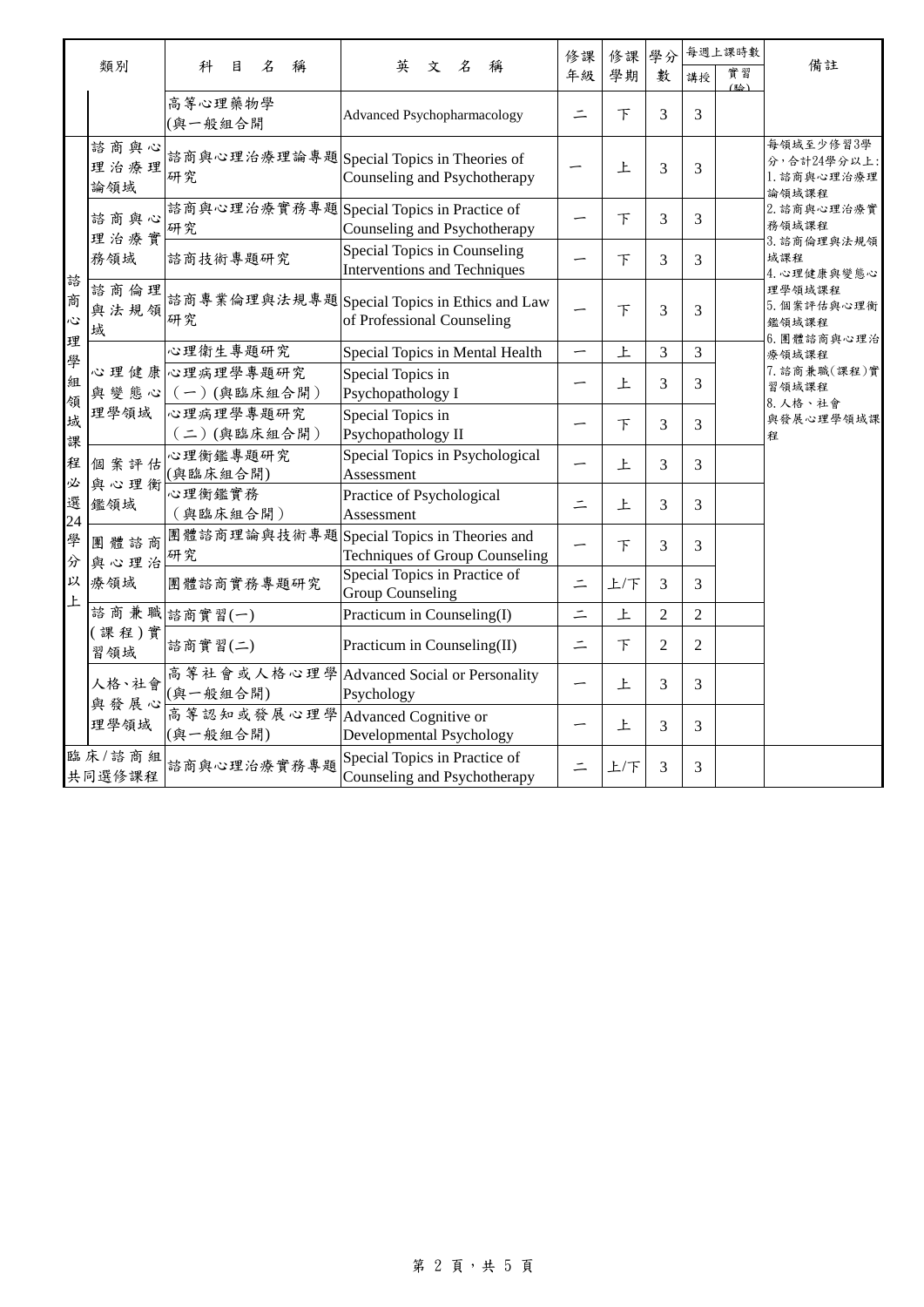|         |                       |                                                                                                             |                                                                                      |                                                                            |                          |             |                |        | 每週上課時數 |                     |  |  |
|---------|-----------------------|-------------------------------------------------------------------------------------------------------------|--------------------------------------------------------------------------------------|----------------------------------------------------------------------------|--------------------------|-------------|----------------|--------|--------|---------------------|--|--|
|         | 類別                    |                                                                                                             | 科<br>稱<br>目<br>$\mathcal{Z}$                                                         | 英<br>文名<br>稱                                                               | 修課<br>年級                 | 修課 學分<br>學期 | 數              | 講授     | 實習     | 備註                  |  |  |
|         |                       |                                                                                                             | 創傷與危機處理 Trauma and Crisis Intervention                                               |                                                                            |                          |             |                |        | (联公)   |                     |  |  |
|         |                       |                                                                                                             |                                                                                      |                                                                            |                          |             |                |        |        |                     |  |  |
|         |                       |                                                                                                             | 表達性藝術治療 Expressive Arts Therapy                                                      | 性與性別發展議題 Issues in Sex and Gender Development                              |                          |             |                |        |        |                     |  |  |
|         |                       |                                                                                                             |                                                                                      |                                                                            |                          |             |                |        |        |                     |  |  |
|         |                       | 家庭與婚姻專題 Special Topics in Family and Marriage<br>家庭暴力專題 Special Topics in Domestic Violence                 |                                                                                      |                                                                            |                          |             |                |        |        |                     |  |  |
|         |                       |                                                                                                             |                                                                                      |                                                                            |                          |             |                |        |        |                     |  |  |
|         |                       |                                                                                                             |                                                                                      |                                                                            |                          |             |                |        |        |                     |  |  |
|         |                       | 特殊家庭議題研究 Special Issues in Family<br>身心障礙者心理諮商專題 Special Topics in Counseling Individuals with Disabilities |                                                                                      |                                                                            |                          |             |                |        |        |                     |  |  |
|         |                       |                                                                                                             |                                                                                      |                                                                            |                          |             |                |        |        |                     |  |  |
|         |                       |                                                                                                             |                                                                                      | 常見心理疾病議題研究 Current Issues in Mental Disorders                              |                          |             |                |        |        |                     |  |  |
|         |                       |                                                                                                             |                                                                                      | 多元文化諮商議題 Issues in Multicultural Counseling                                |                          |             |                |        |        |                     |  |  |
|         |                       |                                                                                                             |                                                                                      | 物質濫用與成瘾 Substance Abuse and Dependence                                     |                          |             |                |        |        |                     |  |  |
|         |                       |                                                                                                             | 性侵害治療議題 Issues in Sexual Abuse Therapy                                               |                                                                            |                          |             |                |        |        |                     |  |  |
|         |                       |                                                                                                             |                                                                                      | 特殊兒童心理諮商專題 Special Topics in Counseling Exceptional Children               |                          |             |                |        |        |                     |  |  |
|         |                       |                                                                                                             |                                                                                      | 家庭系統理論與介入 Theory and Intervention of Family System                         |                          |             |                |        |        |                     |  |  |
|         |                       |                                                                                                             | 犯罪心理學 Criminal Psychology                                                            |                                                                            |                          |             |                |        |        |                     |  |  |
|         |                       |                                                                                                             |                                                                                      | 焦點解決短期治療 Solution-Focused Brief Therapy                                    |                          |             |                |        |        |                     |  |  |
|         |                       |                                                                                                             | 敘事治療 Narrative Therapy                                                               |                                                                            |                          |             |                |        |        |                     |  |  |
|         |                       |                                                                                                             |                                                                                      |                                                                            |                          |             |                |        |        |                     |  |  |
| 分<br>組  | 般<br>心<br>理<br>學<br>組 | 實驗                                                                                                          | 高等認知或發展心理學                                                                           | <b>Advanced Cognitive or</b><br>Developmental Psychology                   |                          | 上           | 3              | 3      |        | 一般心理學組領域<br>課程:     |  |  |
| 選<br>俢  |                       | 心<br>理                                                                                                      | 高等生理與神經心理學                                                                           | Advanced Biopsychology and<br>Neuropsychology                              |                          | F           | 3              | 3      |        | 本組學生必選12<br>學分以上領域課 |  |  |
| 12<br>學 |                       | 學<br>領<br>域                                                                                                 | 高等心理藥物學                                                                              | <b>Advanced Psychopharmacology</b>                                         | 二                        | F           | 3              | 3      |        | 程。<br>兩個領域分別成組      |  |  |
| 分       |                       |                                                                                                             |                                                                                      |                                                                            | —                        | $\top$      | 3              | 3      |        | 後,各組學生必選            |  |  |
|         |                       |                                                                                                             | 實驗心理學專題                                                                              | Seminar in Experimental<br>Psychology                                      | $\equiv$                 | 上           | 3              | 3      |        | 組內領域課程 12           |  |  |
|         |                       |                                                                                                             |                                                                                      |                                                                            | $\equiv$                 | 下           | 3              | 3      |        | 學分以上                |  |  |
|         |                       |                                                                                                             | 認知神經心理學 Cognitive Neuropsychology                                                    |                                                                            |                          |             |                |        |        |                     |  |  |
|         |                       |                                                                                                             | 認知神經科學文獻討論 Neuroscience Readers                                                      |                                                                            |                          |             |                |        |        |                     |  |  |
|         |                       |                                                                                                             | 行為測量與實驗分析 Behavioral Measurement and Experimental Analysis                           |                                                                            |                          |             |                |        |        |                     |  |  |
|         |                       |                                                                                                             | 大腦與記憶 Brain and Memory                                                               |                                                                            |                          |             |                |        |        |                     |  |  |
|         |                       |                                                                                                             | 思考與問題解決 Thinking and Problem Solving                                                 |                                                                            |                          |             |                |        |        |                     |  |  |
|         |                       |                                                                                                             | 決策心理學 Psychology of Decision Making                                                  |                                                                            |                          |             |                |        |        |                     |  |  |
|         |                       |                                                                                                             | 認知發展 Cognitive Development                                                           |                                                                            |                          |             |                |        |        |                     |  |  |
|         |                       |                                                                                                             | 視覺認知 Visual Cognition                                                                |                                                                            |                          |             |                |        |        |                     |  |  |
|         |                       |                                                                                                             | 知覺心理學專題 Topics in Advanced Human Perception<br>學習心理學專論 Topics in Learning Psychology |                                                                            |                          |             |                |        |        |                     |  |  |
|         |                       |                                                                                                             |                                                                                      |                                                                            |                          |             |                |        |        |                     |  |  |
|         |                       |                                                                                                             |                                                                                      |                                                                            |                          |             |                |        |        |                     |  |  |
|         |                       |                                                                                                             |                                                                                      | 眼動儀研究 Eyetracker in Research<br>圖片與眼動 Picture and Eye Movement             |                          |             |                |        |        |                     |  |  |
|         |                       |                                                                                                             |                                                                                      |                                                                            |                          |             |                |        |        |                     |  |  |
|         |                       |                                                                                                             | 閱讀與眼動 Reading and Eye Movement                                                       | <b>Advanced Social or Personality</b>                                      |                          |             |                |        |        |                     |  |  |
|         |                       |                                                                                                             | 理 應高等社會或人格心理學<br>學 用                                                                 | Psychology                                                                 |                          | 上           | 3              | 3      |        |                     |  |  |
|         |                       | 領社                                                                                                          | 域會高等組織心理學                                                                            | <b>Advanced Organizational</b>                                             |                          | 上           | 3              | 3      |        |                     |  |  |
|         |                       | 與工                                                                                                          |                                                                                      | Psychology                                                                 | $\overline{\phantom{0}}$ | $\top$      |                |        |        |                     |  |  |
|         |                       |                                                                                                             | 高等工業心理學                                                                              | <b>Advanced Industrial Psychology</b><br>Seminar in Social and Personality |                          | $\top$      | 3<br>3         | 3<br>3 |        |                     |  |  |
|         |                       |                                                                                                             | 心社會與人格心理學專題                                                                          | Psychology                                                                 | $\equiv$                 | 上           | $\overline{3}$ | 3      |        |                     |  |  |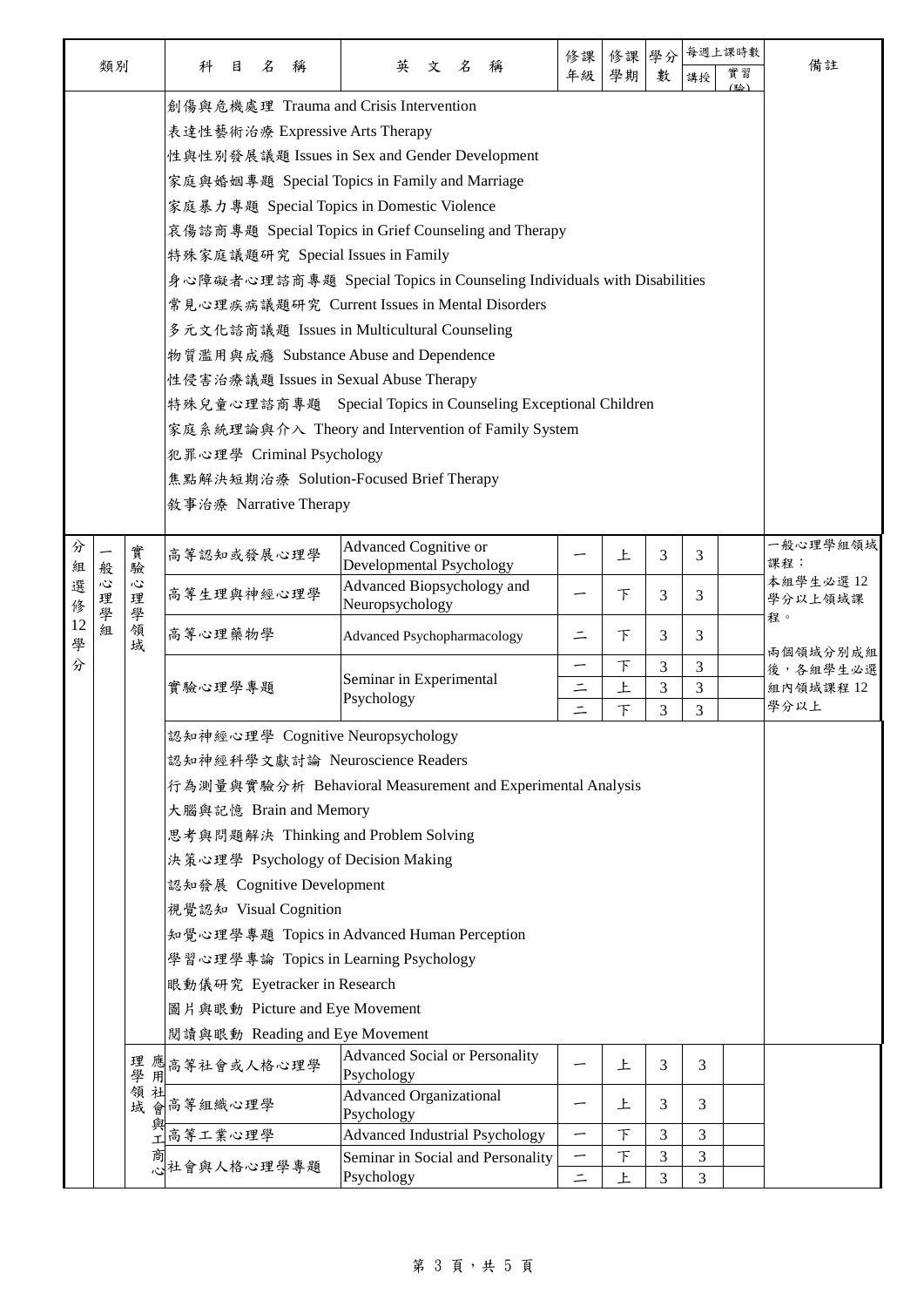|                                  |                                                                                                                                                                                                                                                                                                                                                                                                                                                                                                                                                                                                                                                                                                                           |                                                |                                                                                                                                                                                                                                                                                                                         |  | 修課                                                     | 修課 | 學分 | 每週上課時數 |          |        |        |        |     |                               |
|----------------------------------|---------------------------------------------------------------------------------------------------------------------------------------------------------------------------------------------------------------------------------------------------------------------------------------------------------------------------------------------------------------------------------------------------------------------------------------------------------------------------------------------------------------------------------------------------------------------------------------------------------------------------------------------------------------------------------------------------------------------------|------------------------------------------------|-------------------------------------------------------------------------------------------------------------------------------------------------------------------------------------------------------------------------------------------------------------------------------------------------------------------------|--|--------------------------------------------------------|----|----|--------|----------|--------|--------|--------|-----|-------------------------------|
|                                  | 類別                                                                                                                                                                                                                                                                                                                                                                                                                                                                                                                                                                                                                                                                                                                        |                                                | 科<br>目<br>名<br>稱                                                                                                                                                                                                                                                                                                        |  | 英<br>文名<br>稱                                           | 年級 | 學期 | 數      | 講授       | 實習     | 備註     |        |     |                               |
|                                  |                                                                                                                                                                                                                                                                                                                                                                                                                                                                                                                                                                                                                                                                                                                           |                                                |                                                                                                                                                                                                                                                                                                                         |  |                                                        |    |    |        | $\equiv$ | 下      | 3      | 3      | (脸) |                               |
|                                  |                                                                                                                                                                                                                                                                                                                                                                                                                                                                                                                                                                                                                                                                                                                           |                                                | 正向心理學 Positive Psychology<br>自我心理學 Self Psychology<br>犯罪心理學 Criminal psychology<br>當代社會議題研討 Current Issues in Society<br>社會心理學議題 Social Psychology Issues<br>人格理論深論 Personality Theory Readers<br>成人性格發展 Adult Personality Development<br>歷史心理學 Historical Psychology<br>生命故事與心理傳記學 Life Narratives and Psychobiography |  |                                                        |    |    |        |          |        |        |        |     |                               |
| 分<br>組<br>選<br>俢<br>12<br>學<br>分 | 般<br>心<br>理<br>學<br>细                                                                                                                                                                                                                                                                                                                                                                                                                                                                                                                                                                                                                                                                                                     | 應<br>用<br>社<br>.<br>曾<br>與<br>工<br>商<br>心<br>理 | 工業與組織心理學專題                                                                                                                                                                                                                                                                                                              |  | Seminar in Industrial and<br>Organizational Psychology |    |    |        |          | 下<br>上 | 3<br>3 | 3<br>3 |     |                               |
|                                  |                                                                                                                                                                                                                                                                                                                                                                                                                                                                                                                                                                                                                                                                                                                           | 學領域                                            |                                                                                                                                                                                                                                                                                                                         |  |                                                        |    |    |        | 下        | 3      | 3      |        |     |                               |
|                                  | 工作分析議題 Issues in Job Analysis<br>招募與甄選議題 Issues in Recruitment and Selection<br>訓練與發展議題 Issues in Training and Development<br>績效評估與目標面談議題 Issues in Performance Appraisal and MBO Interview<br>評鑑中心法議題 Issues in Assessment Center<br>人因工程學議題 Issues in Ergonomics and Human Factors<br>激勵與領導議題 Issues in Motivation and Leadership<br>團體動力學議題 Issues in Group Dynamics<br>組織文化與發展議題 Issues in Organizational Culture and Development<br>職場健康心理學議題 Issues in Occupational Health Psychology<br>助人關係與技巧議題 Issues in Helping Relationship and Skills<br>創業心理學議題 Issues in Entrepreneurial Psychology<br>廣告與行銷研究議題 Issues in Advertising and Marketing Research<br>健康行為與健康傳播議題 Issues in Health Psychology and Communication |                                                |                                                                                                                                                                                                                                                                                                                         |  |                                                        |    |    |        |          |        |        |        |     |                               |
| 實<br>習<br>實                      | 欲報考諮<br>商與臨床<br>心理師者                                                                                                                                                                                                                                                                                                                                                                                                                                                                                                                                                                                                                                                                                                      |                                                | 諮商駐地實習 (一)                                                                                                                                                                                                                                                                                                              |  | Internship in Counseling I                             |    |    |        | Ξ        | 上      | 3      | 3      |     | 1.僅限諮商心理學<br>組選修<br>2.選修諮商駐地實 |
| 務<br>選                           | 必選                                                                                                                                                                                                                                                                                                                                                                                                                                                                                                                                                                                                                                                                                                                        |                                                | 諮商駐地實習 (二)                                                                                                                                                                                                                                                                                                              |  | Internship in Counseling II                            |    |    |        | 三        | F      | 3      | 3      |     | 習者須先修畢諮商<br>心理學組領域課程          |
| 俢                                |                                                                                                                                                                                                                                                                                                                                                                                                                                                                                                                                                                                                                                                                                                                           |                                                | 臨床心理實習(一)                                                                                                                                                                                                                                                                                                               |  | Internship in Clinical Psychology I                    |    |    |        | 三        | 上      | 3      | 3      |     | 1.僅限臨床心理學<br>組選修              |